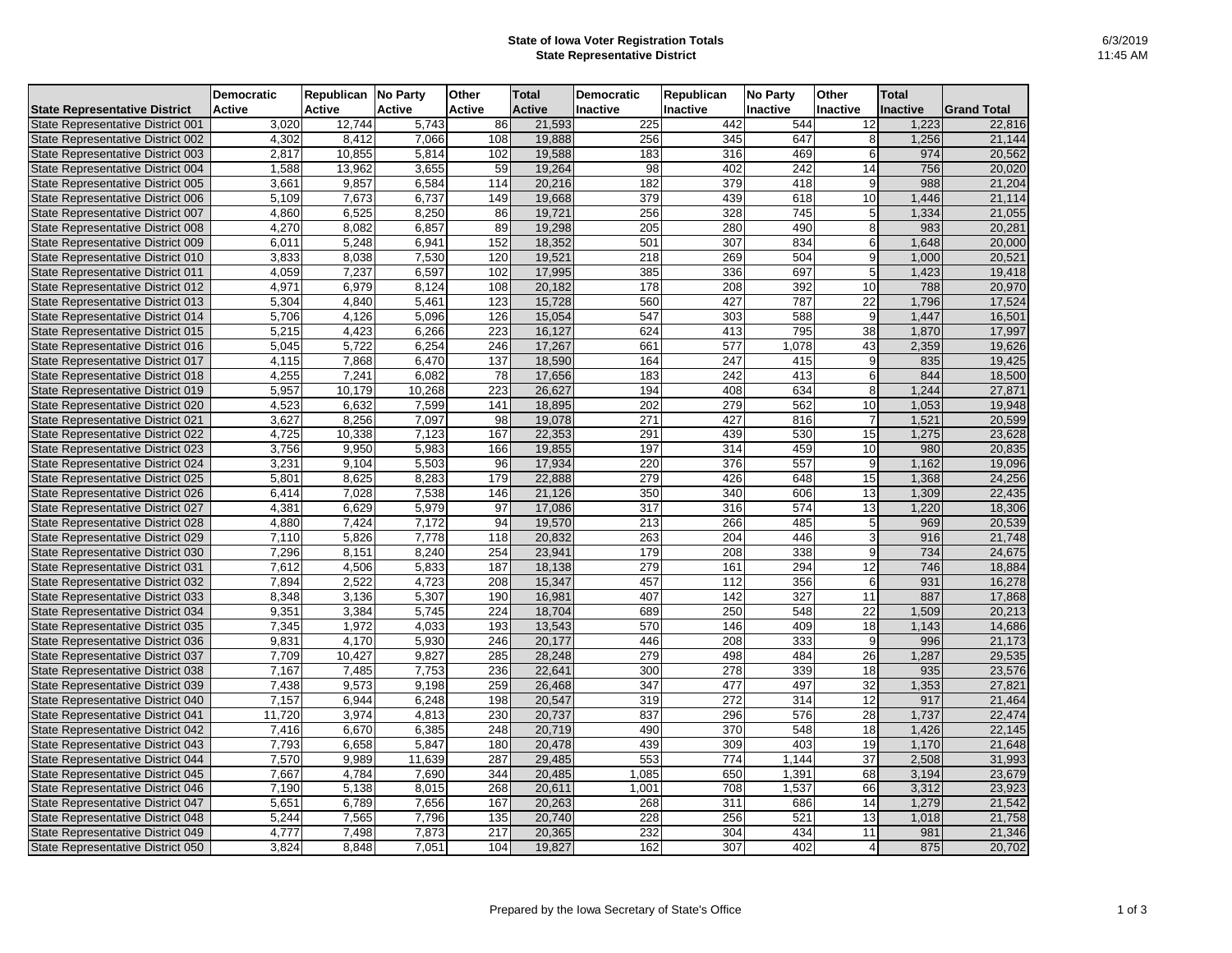## **State of Iowa Voter Registration Totals State Representative District**

|                                                                        | <b>Democratic</b> | <b>Republican</b> | No Party       | <b>Other</b>  | <b>Total</b>     | <b>Democratic</b> | <b>Republican</b> | <b>No Party</b>  | <b>Other</b>    | <b>Total</b>    |                    |
|------------------------------------------------------------------------|-------------------|-------------------|----------------|---------------|------------------|-------------------|-------------------|------------------|-----------------|-----------------|--------------------|
| <b>State Representative District</b>                                   | <b>Active</b>     | <b>Active</b>     | <b>Active</b>  | <b>Active</b> | <b>Active</b>    | <b>Inactive</b>   | Inactive          | <b>Inactive</b>  | Inactive        | <b>Inactive</b> | <b>Grand Total</b> |
| State Representative District 051                                      | 4,777             | 6,422             | 8,100          | 75            | 19,374           | 223               | 197               | 551              |                 | 975             | 20,349             |
| State Representative District 052                                      | 5,434             | 5,396             | 8,609          | 76            | 19,515           | 330               | 249               | 702              | 11              | 1,292           | 20,807             |
| State Representative District 053                                      | 6,168             | 4,409             | 8,488          | 79            | 19,144           | 357               | 248               | 754              | 8               | 1,367           | 20,511             |
| State Representative District 054                                      | 3,882             | 8,217             | 7,331          | 99            | 19,529           | 166               | 271               | 475              |                 | 914             | 20,443             |
| State Representative District 055                                      | 5,736             | 6,396             | 7,122          | 83            | 19,337           | 400               | 246               | 624              | 13              | ,283            | 20,620             |
| State Representative District 056                                      | 4,662             | 7,185             | 7,116          | 90            | 19,053           | 256               | 258               | 515              |                 | 1,036           | 20,089             |
| State Representative District 057                                      | 7,821             | 6,687             | 8,383          | 125           | 23,016           | 194               | 206               | 402              |                 | 804             | 23,820             |
| State Representative District 058                                      | 6,532             | 5,238             | 9,329          | 57            | 21,156           | 254               | 188               | 555              |                 | 1,004           | 22,160             |
| State Representative District 059                                      | 6,375             | 5,191             | 7,617          | 216           | 19,399           | 636               | 473               | 1,106            | $\overline{28}$ | 2,243           | 21,642             |
| State Representative District 060                                      | 6,700             | 7,079             | 7,800          | 182           | 21,761           | 463               | 463               | 690              | 18              | 1,634           | 23,395             |
| State Representative District 061                                      | 6,867             | 3,820             | 6,360          | 180           | 17,227           | 575               | 239               | 594              | 23              | 1,431           | 18,658             |
| State Representative District 062                                      | 8,015             | 2,436             | 5,677          | 184           | 16,312           | 616               | 168               | 534              | 6               | 1,324           | 17,636             |
| State Representative District 063                                      | 4,990             | 6,518             | 9,115          | 136           | 20,759           | 265               | 263               | 633              | 11              | 1,172           | 21,931             |
| State Representative District 064                                      | 5,057             | 4,592             | 8,357          | 80            | 18,086           | 228               | 130               | 579              | 8               | 945             | 19,031             |
| State Representative District 065                                      | 8,885             | 3,900             | 6,152          | 269           | 19,206           | 486               | 186               | 429              | 22              | 1,123           | 20,329             |
| State Representative District 066                                      | 7,348             | 5,455             | 7,138          | 220           | 20,161           | 386               | 238               | 430              | 18              | 1,072           | 21,233             |
| State Representative District 067                                      | 6,584             | 7,132             | 8,424          | 238           | 22,378           | 264               | 315               | 431              | 10              | 1,020           | 23,398             |
| State Representative District 068                                      | 7,045             | 6,101             | 8,523          | 255           | 21,924           | 285               | 271               | 395              | $\overline{21}$ | 972             | 22,896             |
| State Representative District 069                                      | 7,525             | 4,176             | 7,748          | 266           | 19,715           | 408               | 223               | 512              | $\overline{18}$ | 1,161           | 20,876             |
| State Representative District 070                                      | 8,131             | 4,626             | 7,472          | 234           | 20,463           | 385               | 203               | 391              | 23              | 1,002           | 21,465             |
| State Representative District 071                                      | 5,476             | 4,689             | 5,919          | 132           | 16,216           | 355               | 268               | 680              | 10              | 1,313           | 17,529             |
| State Representative District 072                                      | 4,987             | 6,407             | 8,164          | 108           | 19,666           | 213               | 200               | 488              |                 | 908             | 20,574             |
| State Representative District 073                                      | 6,428             | 6,161             | 7,973          | 134           | 20,696           | 224               | 215               | 435              | 14              | 888             | 21,584             |
| State Representative District 074                                      | 9,977             | 3,714             | 6,347          | 191           | 20,229           | 932               | 334               | 725              | 22              | 2,013           | 22,242             |
| State Representative District 075                                      | 4,578             | 6,707             | 8,626          | 124           | 20,035           | 214               | 239               | $\overline{512}$ | 10              | 975             | 21,010             |
| State Representative District 076                                      | 5,774             | 6,707             | 8,529          | 128           | 21,138           | 509               | 271               | 627              | 13              | 1,420           | 22,558             |
| State Representative District 077                                      | 8,614             | 5,780             | 8,950          | 207           | 23,551           | 450               | 369               | 608              | 25              | 1,452           | 25,003             |
| State Representative District 078                                      | 4,558             | 7,450             | 7,030          | 127           | 19,165           | $\overline{247}$  | 299               | 534              | 16              | 1,096           | 20,261             |
| State Representative District 079                                      | 3,259             | 10,013            | 6,016          | 129           | 19,417           | 342               | 488               | 724              | 12              | 1,566           | 20,983             |
| State Representative District 080                                      | 5,005             | 7,158             | 6,433          | 101           | 18,697           | 315               | 324               | 726              | 11              | 1,376           | 20,073             |
| State Representative District 081                                      | 6,732             | 4,317             | 5,475          | 78            | 16,602           | 515               | 276               | 705              |                 | 1,503           | 18,105             |
| State Representative District 082                                      | 6,361             | 6,307             | 5,689          | 134           | 18,491           | 453               | 286               | 600              | 19              | 1,358           | 19,849             |
| State Representative District 083                                      | 7,346             | 3,551             | 6,585          | 124           | 17,606           | 498               | 242               | 842              | 18<br>11        | 1,600           | 19,206             |
| State Representative District 084                                      | 4,191             | 7,109             | 7,097          | 102           | 18,499           | 306               | 356               | 733              | . .             | 1,406           | 19,905             |
| State Representative District 085                                      | 12,251            | 3,609             | 7,201          | 250           | 23,311           | 1,664             | 706               | 1,484            | $\overline{52}$ | 3,906           | 27,217             |
| State Representative District 086                                      | 10,314            | 2,887             | 6,629          | 225           | 20,055           | 1,461             | 503               | 1,294            | 53              | 3,311           | 23,366             |
| State Representative District 087                                      | 7,880             | 4,209             | 6,521          | 149<br>94     | 18,759<br>19,261 | 590               | 259<br>211        | 749<br>462       | 18<br>10        | 1,616<br>919    | 20,375             |
| State Representative District 088                                      | 5,433<br>6,971    | 6,309<br>4,335    | 7,425<br>8,492 | 164           | 19,962           | 236<br>651        | 305               | 878              | 17              | 1,851           | 20,180             |
| State Representative District 089                                      |                   | 2,712             |                | 190           |                  |                   |                   |                  | 33              |                 | 21,813             |
| State Representative District 090<br>State Representative District 091 | 6,965             |                   | 7,392<br>7,386 | 116           | 17,259<br>18,765 | 1,133<br>413      | 340<br>326        | 1,326<br>737     | 10              | 2,832           | 20,091             |
| <b>State Representative District 092</b>                               | 5,572<br>5,660    | 5,691<br>5,879    | 8,959          | 146           | 20,644           | 528               | 347               | 804              | $\overline{17}$ | 1,486<br>1,696  | 20,251             |
| State Representative District 093                                      | 6,921             | 5,888             | 8,358          | 184           | 21,351           | 709               | 477               | 1,066            | 27              | 2,279           | 22,340<br>23,630   |
| State Representative District 094                                      | 6,250             | 8,595             | 10,146         | 164           | 25,155           | 528               | 685               | 1,015            | 28              | 2,256           | 27,411             |
|                                                                        |                   |                   | 8,631          | 171           | 21,515           |                   |                   | 362              |                 | 808             |                    |
| State Representative District 095<br>State Representative District 096 | 6,261<br>4,068    | 6,452<br>6,461    | 8,150          | 74            | 18,753           | 244<br>176        | 193<br>196        | 499              |                 | 880             | 22,323<br>19,633   |
| State Representative District 097                                      | 5,368             | 6,862             | 9,468          | 119           | 21,817           | 289               | 327               | 672              |                 | 1,291           |                    |
| <b>State Representative District 098</b>                               | 5,962             | 4,048             | 8,069          | 90            | 18,169           | 523               | 214               | 844              | 15              | 1,596           | 23,108<br>19,765   |
| State Representative District 099                                      | 9,163             |                   | 6,837          | 190           | 21,152           | 656               | 348               | 779              | 20              | 1,803           |                    |
| State Representative District 100                                      | 7,799             | 4,962<br>3,915    |                | 177           | 18,296           | 707               | 394               | 829              | 19              | 1,949           | 22,955<br>20,245   |
|                                                                        |                   |                   | 6,405          |               |                  |                   |                   |                  |                 |                 |                    |